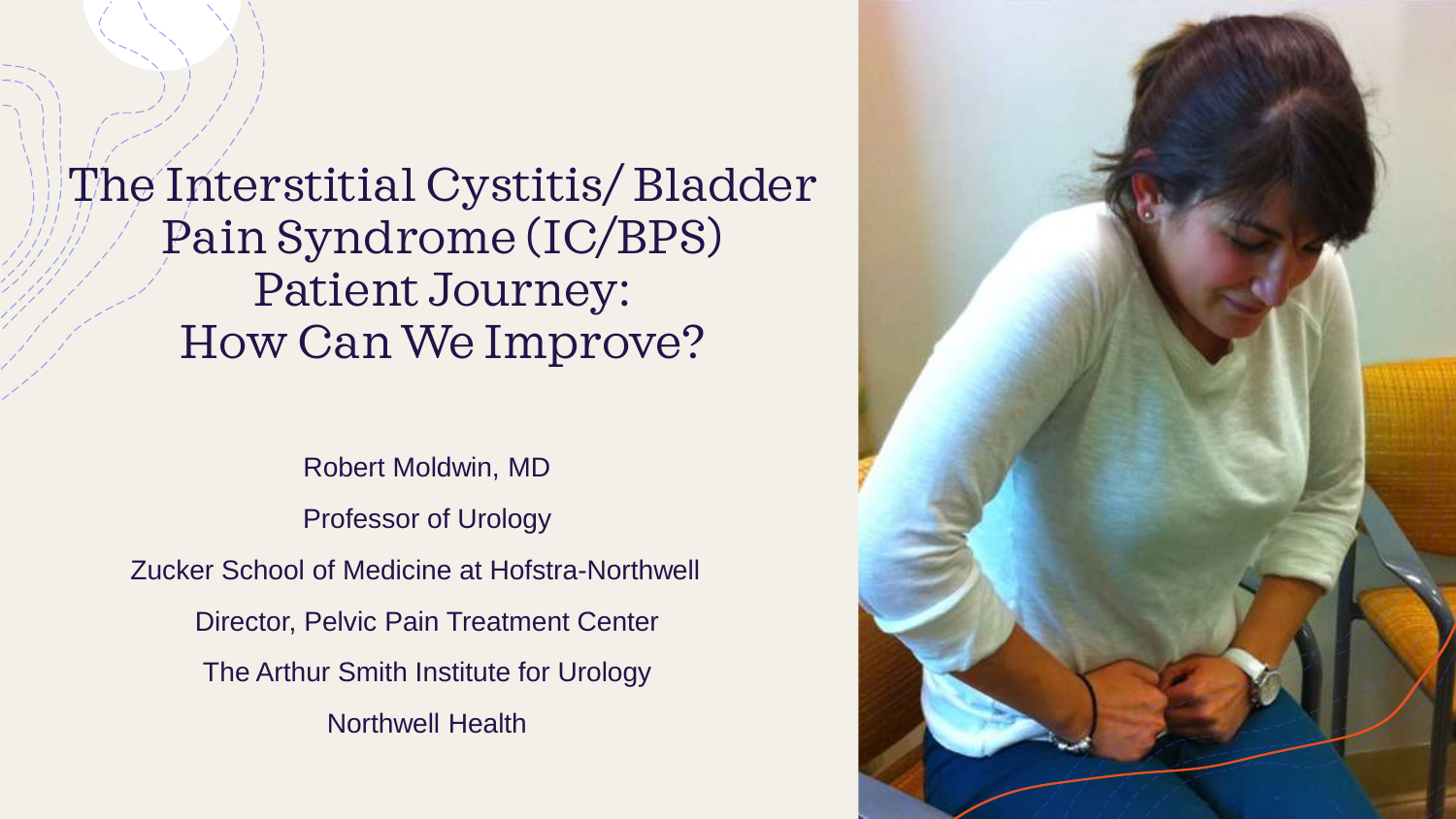### Disclosures

- Abbvie Pharmaceuticals, Consultant
- Alivio Pharmaceuticals, Consultant
- Spero Therapeutics, Consultant
- Ironwood Pharmaceuticals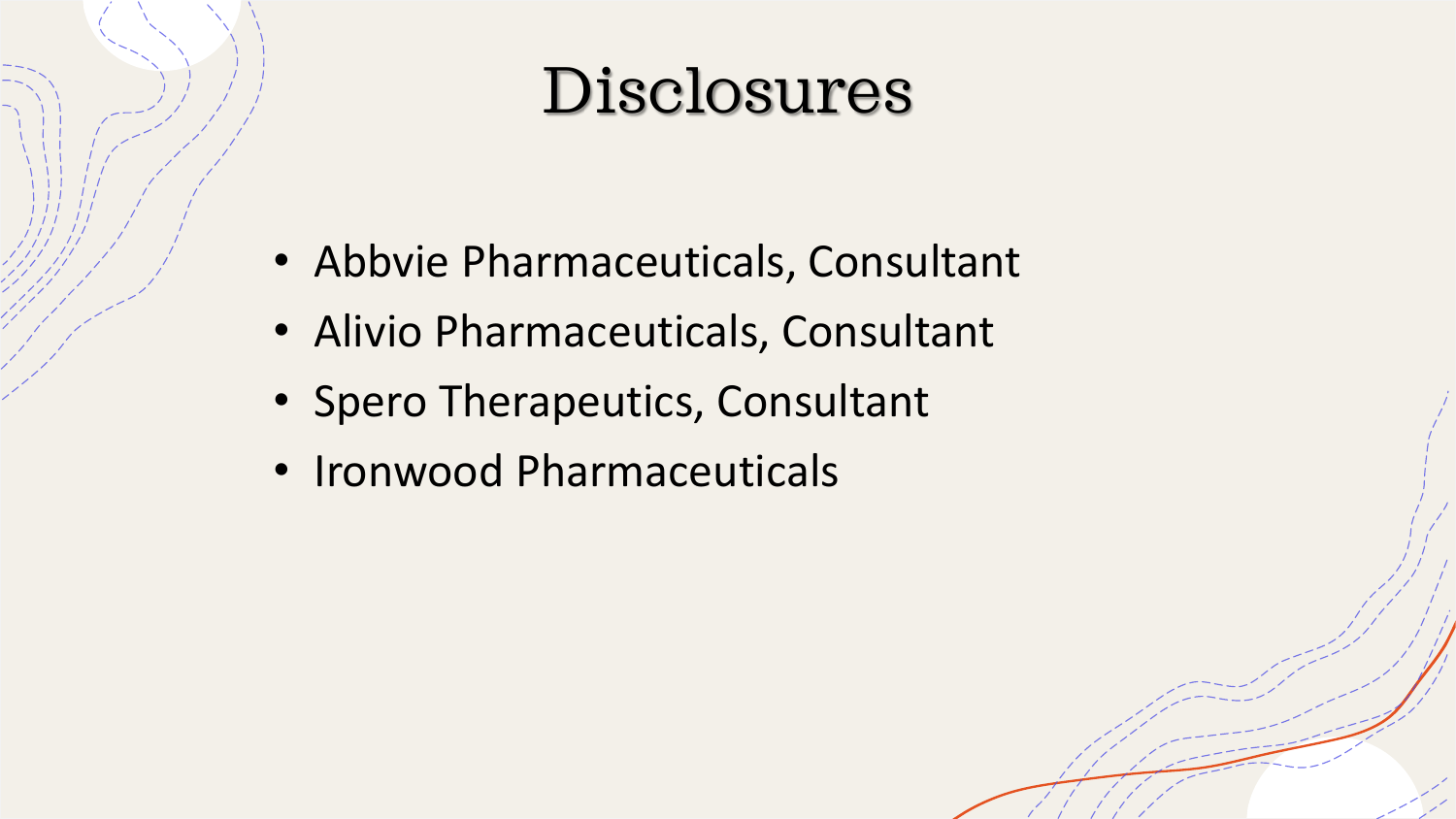### The Patient Journey: Let's Talk Definitions

#### Interstitial Cystitis Bladder Pain Syndrome

"An unpleasant sensation (pain, pressure, discomfort) *perceived* to be related to the urinary bladder, associated with lower urinary tract symptoms of more than six weeks duration, in the absence of infection or other identifiable causes."



Hanno P and Dmochowski R: Status of international consensus on interstitial cystitis/bladder pain syndrome/painful bladder syndrome: 2008 snapshot. Neurourology and Urodynamics 2009; **28:** 274.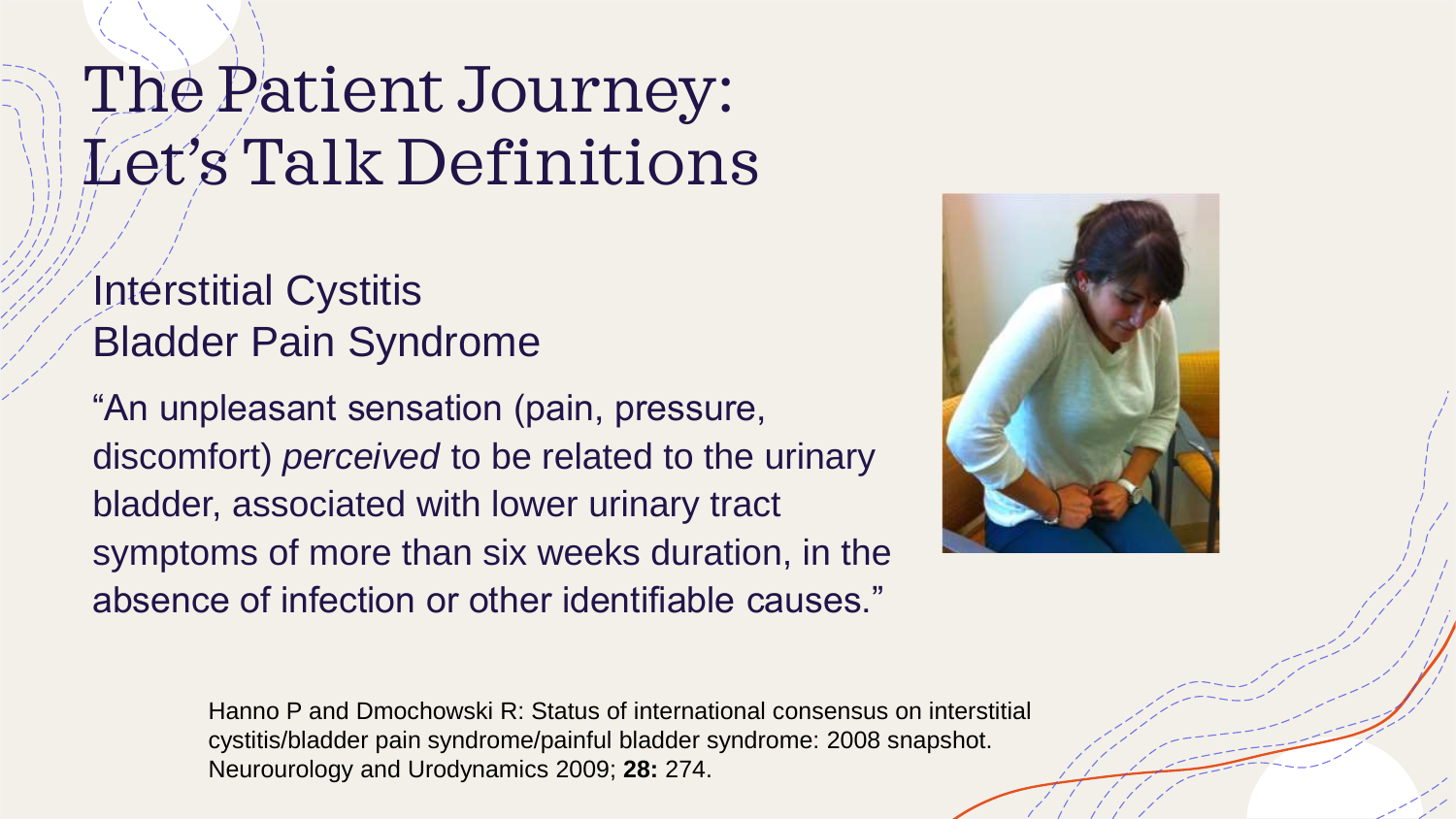### IC Diagnosis Rule

The stricter the criteria…

the more homogeneous the patient population but… p 2000 p 2000 a 2000

### mberlanden

…the more patients left untreated. ■

Hanno PM, Landis JR, Matthews-Cook Y, *et al:* The diagnosis of interstitial cystitis revisited: lessons learned from the National Institutes of Health Interstitial Cystitis Database study. J Urol , 1999,161: 553–557.

Warren JW, Meyer WA, Greenberg P, Horne L, Diggs C, Tracy JK. Using the international continence society's Definition of painful bladder syndrome. Urology, 2006, 67:1138–1143.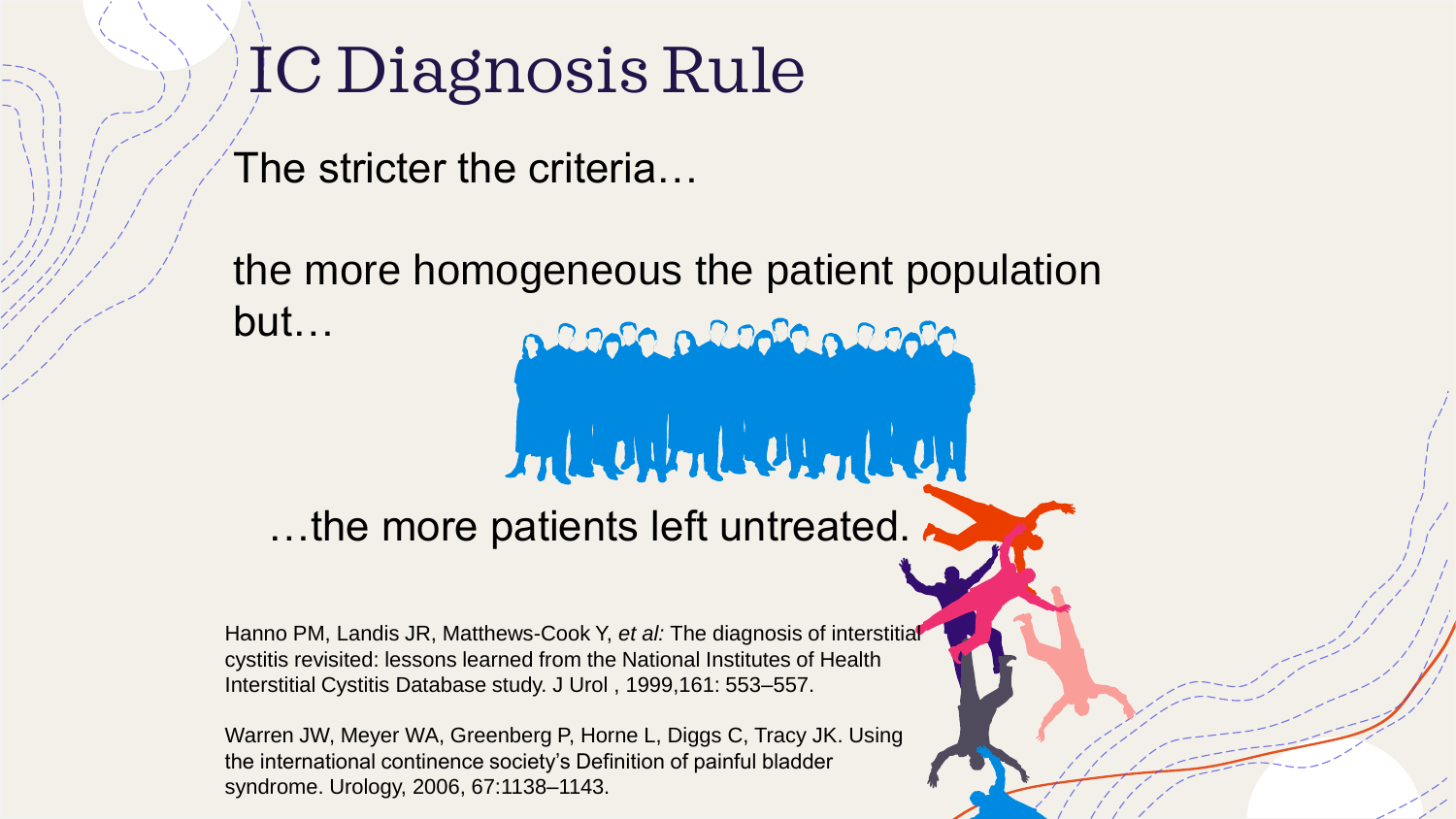### Varied Pathologies: Varied Therapeutic Targets

- Bladder wall structural defects
- Bladder wall inflammation (cellular and/or humoral)
- Systemic inflammation (cellular and/or humoral)
- Nerve upregulation (central versus peripheral)
- Central processing alterations
- Viscero-viscero convergence (bowel-bladder)
- Viscero-somatic convergence (bladder-pelvic floor)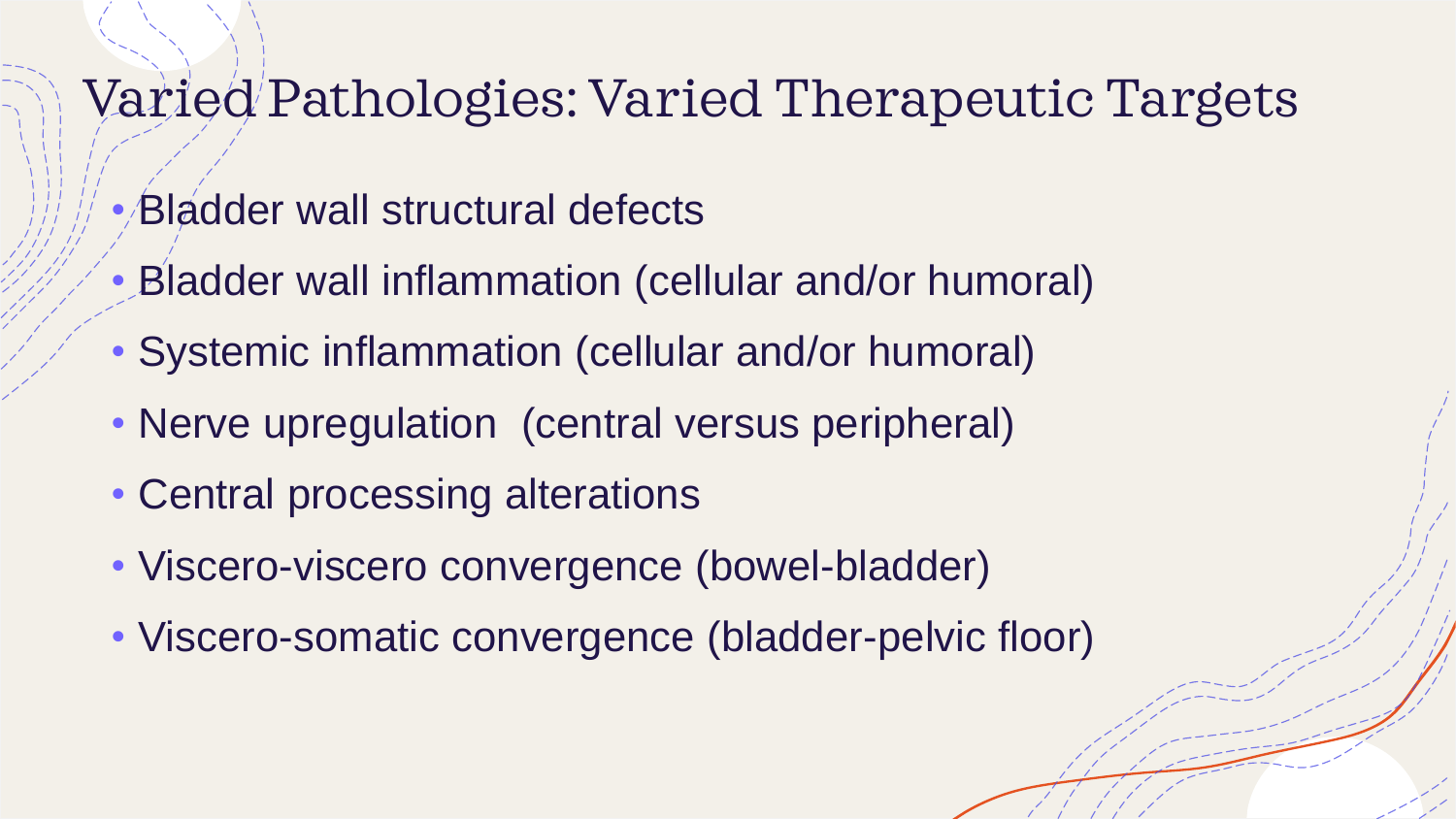### The Ideal Patient Journey

# Bladder Pain + LUTS + Negative Urine studies Empiric Therapy for IC/BPS Symptom Improvement

LUTS: Lower Urinary Tract Symptoms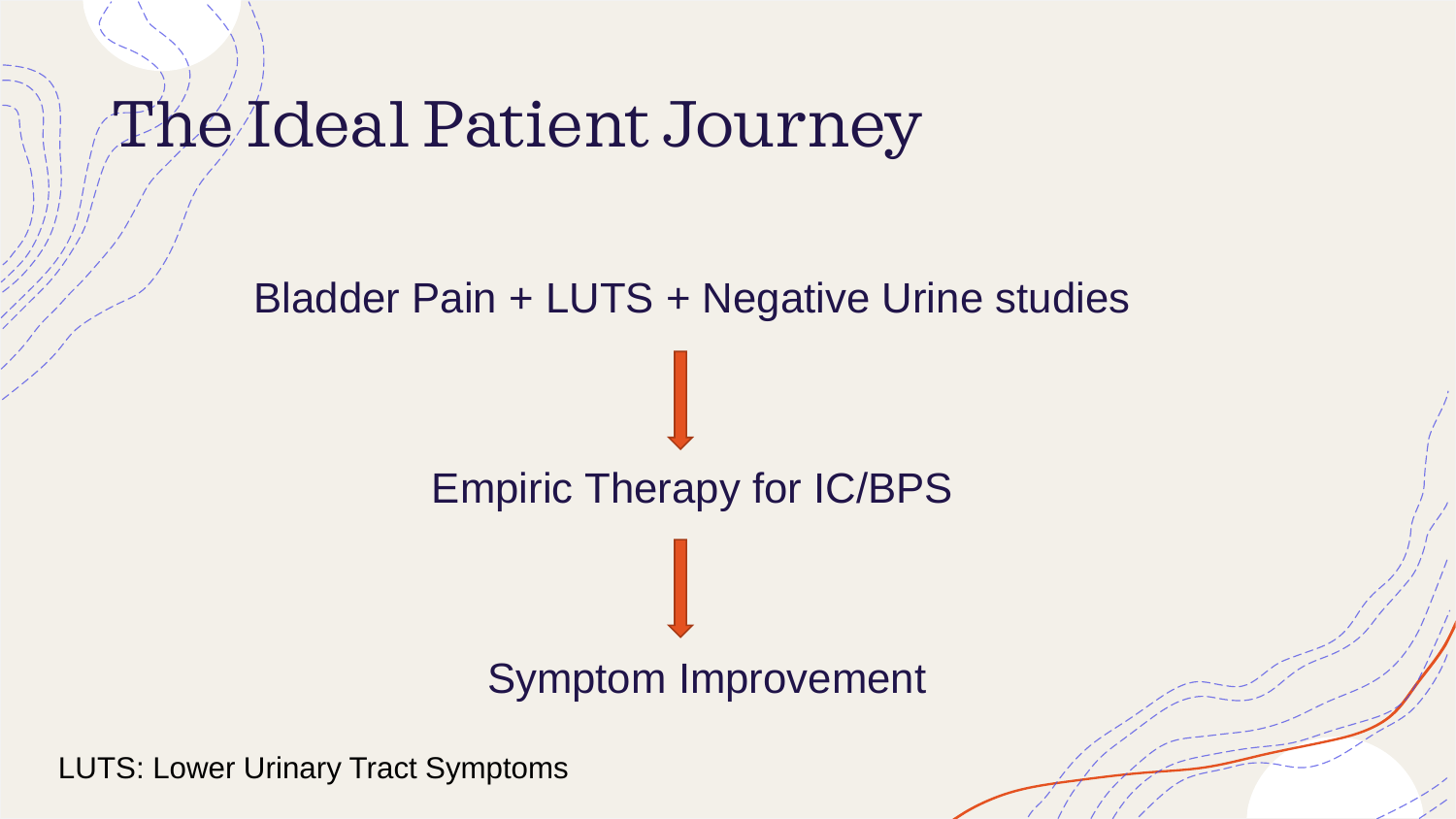### The REAL Patient Journey

Bladder Pain + LUTS + Negative Urine studies …

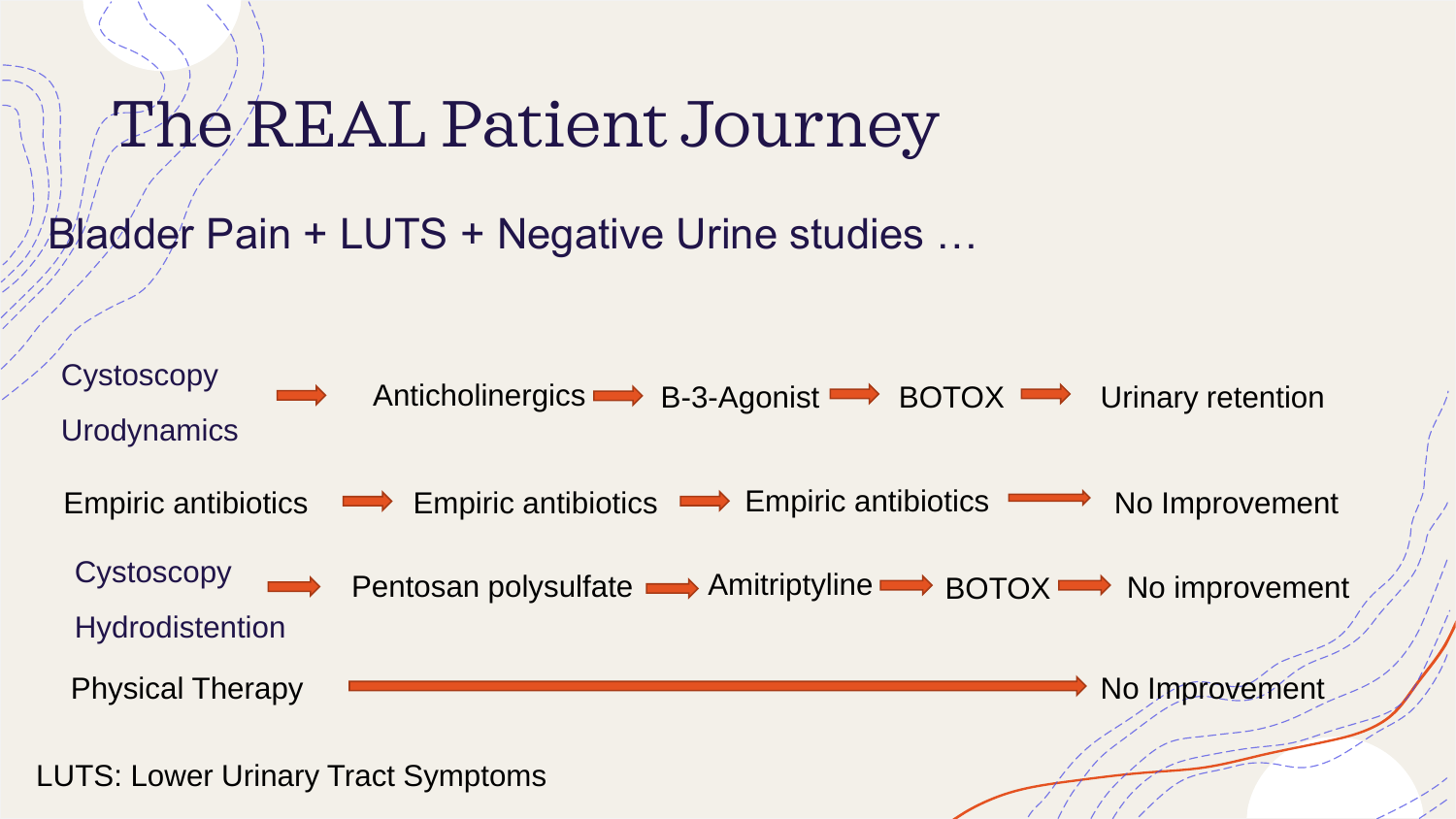### The Patient Experience

• Descriptive study 20 female IC/BPS patients (21-69 yoa, mean 46)

- Diagnostic uncertainty
- Restrictions and limitations on life
- Self-management
- Interpersonal relationships and social support

Kirkham A and Swainston K: Women's Experiences of Interstitial Cystitis/Painful Bladder Syndrome. Western J Nurs Res 2022; **44**: 125–132.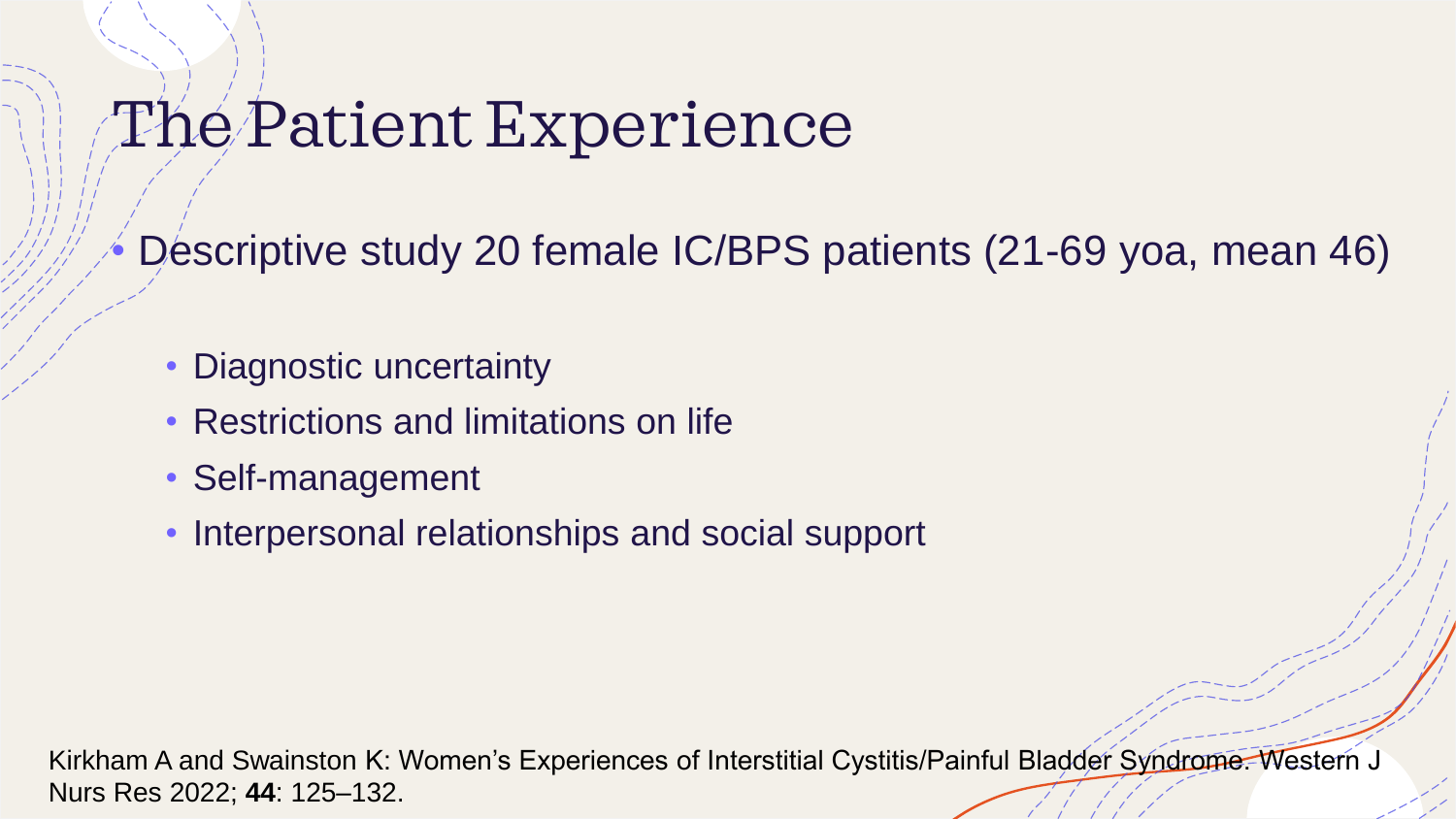### The Patient Experience

- Depression in up to 70% of cases
- Anxiety symptoms ranged between 14 and 52%
- Panic disorder, low self-esteem common<sup>1</sup>
- Compared to 6% in healthy controls, 23% of patients endorsed Suicidal Ideation in the past two weeks.<sup>2</sup>

1. McKernan LC, Walsh CG, Reynolds WS, et al: Psychosocial co‐morbidities in Interstitial Cystitis/Bladder Pain syndrome (IC/BPS): A systematic review. Neurourol Urodynam 2018; **37**: 926–941.

2. Tripp DA, Nickel JC, Krsmanovic A, et al: Depression and catastrophizing predict suicidal ideation in tertiary care patients with interstitial cystitis/bladder pain syndrome. Can Urological Assoc J 2016; 10: 383–8.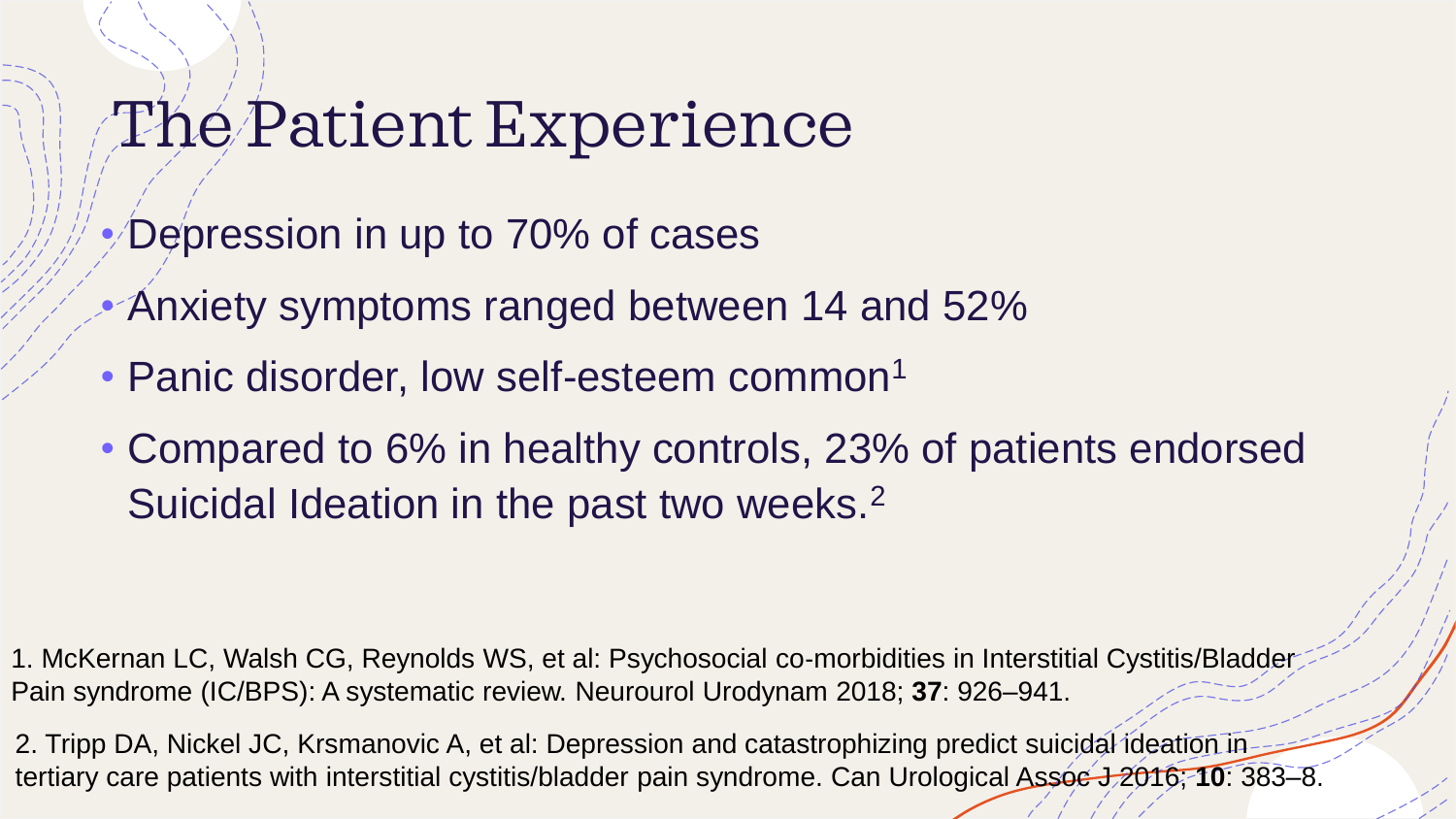### The REAL Patient Journey (Hunner lesion)

Bladder Pain  $+$  LUTS  $+$  Negative Urine studies  $+$  Cystoscopy with

Hunner Lesion (HL)





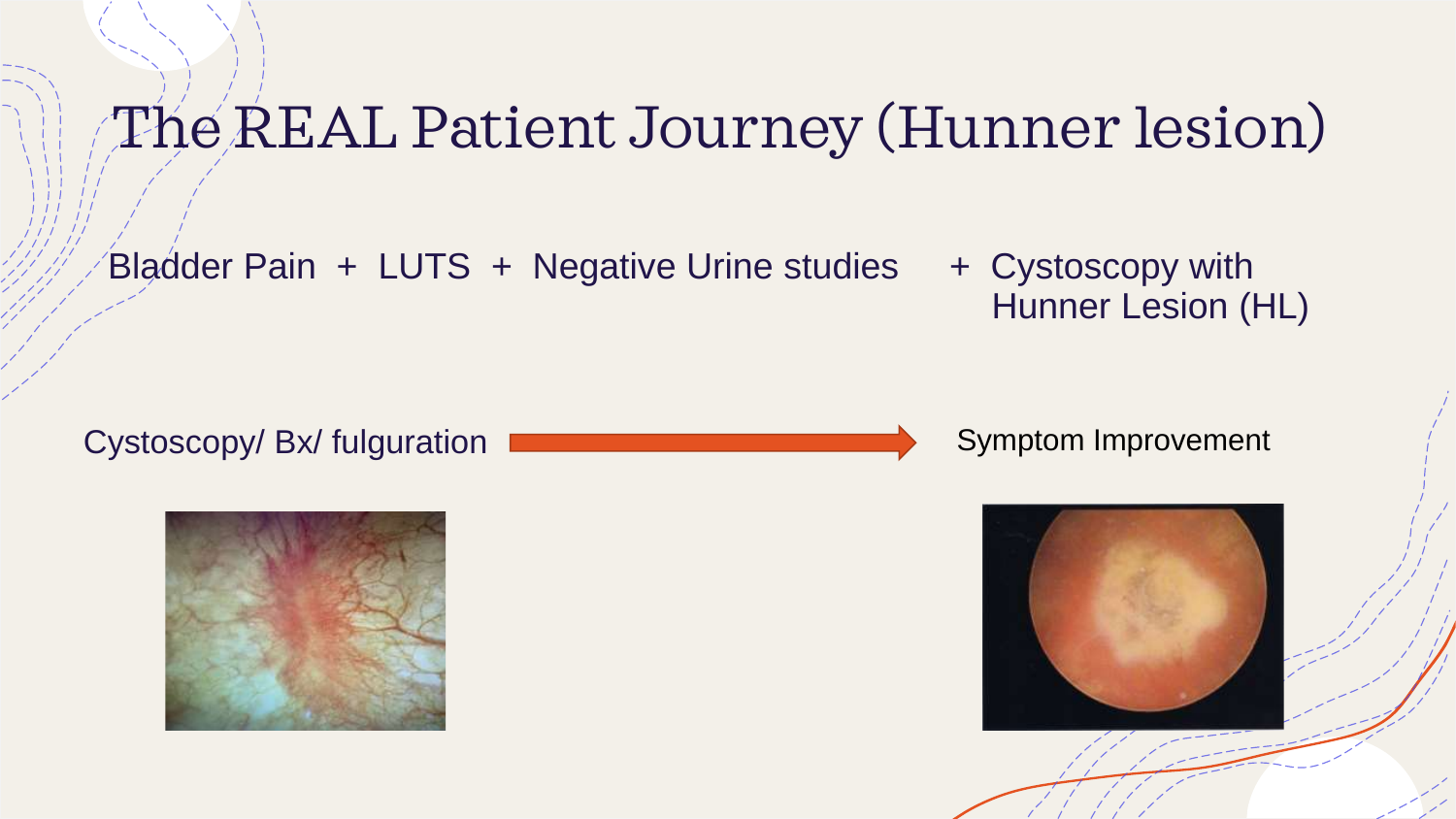### Guidelines : The Good, The Bad, and The Ugly



#### GOOD:

- Simplified evaluation
- Conservative to invasive management
- Endorses use of "Off-label" therapies (expert opinion)
- Multidisciplinary care

#### BAD AND UGLY:

- Do clinicians care about guidelines?
- Definitions blur with other disorders
- Poor ability to phenotype Co-morbid pain generators
- Only 2 FDA approved meds
	- Questionable efficacy/ legal concerns
- "Off-label" meds side effects
- Multidisciplinary care

Hanno PM, Erickson D, Moldwin R, et al: Diagnosis and Treatment of Interstitial Cystitis/Bladder Pain Syndrome: AUA Guideline Amendment. The Journal of urology 2015: 1–9.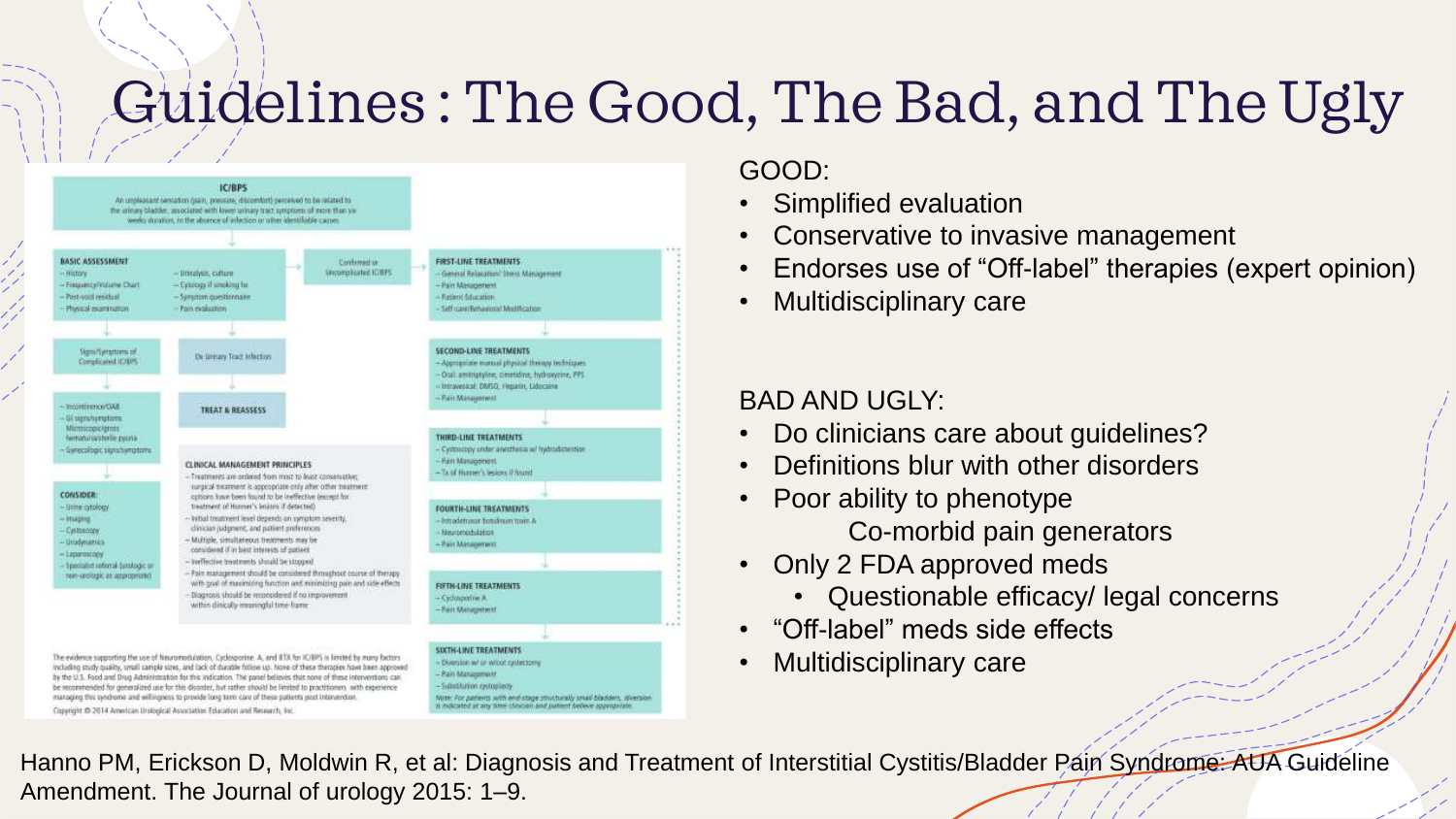## The Pie of Pain



HT-PFD, High-tone pelvic floor dysfunction IBS, Irritable Bowel Syndrome VVS, Vulvodynia



Pelvic Pain and Beyond

- 74%
- "Centralized" phenotype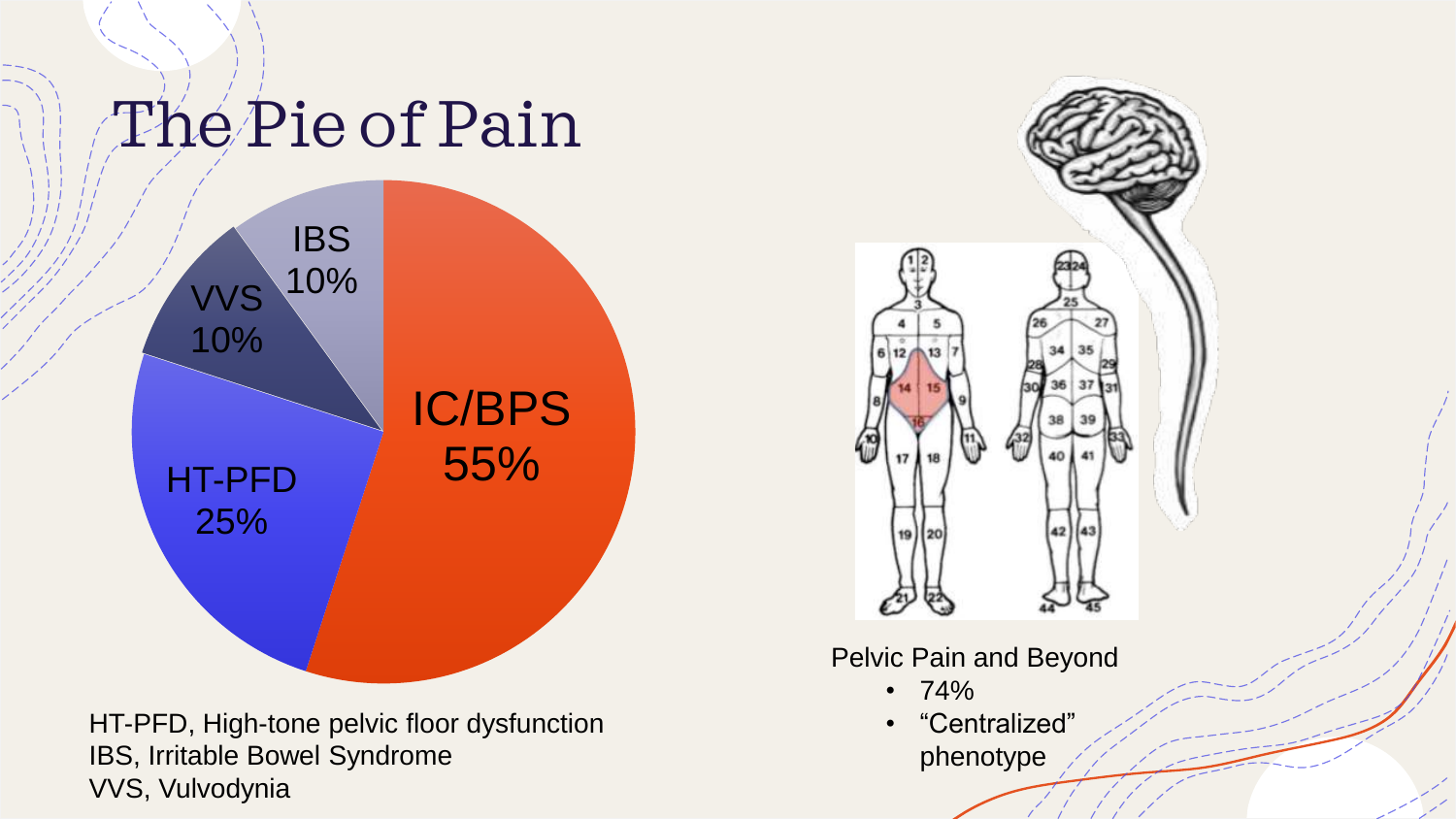### Self-Reported Diagnoses

| <b>Diagnosis</b>                | <b>IC/BPS</b> | <b>Control</b> | $\boldsymbol{p}$ |
|---------------------------------|---------------|----------------|------------------|
|                                 | $N = 205$     | $N = 117$      |                  |
| <b>Irritable Bowel Syndrome</b> | 38.6%         | 5.2%           | < 0.001          |
| Fibromyalgia                    | 17.7%         | 2.6%           | < 0.001          |
| <b>Chronic Fatigue Syndrome</b> | 9.5%          | 1.7%           | 0.008            |
| Vulvodynia                      | 17%           | 0.9%           | < 0.001          |
| <b>Migraine Headache</b>        | 29.9%         | 11.2%          | < 0.001          |
| l Tension Headache              | 25.6%         | 10.3%          | < 0.001          |
| <b>TMJD</b>                     | 12%           | 5.2%           | 0.048            |
| <b>Low Back Pain</b>            | 46.6%         | 18.8%          | < 0.001          |
| <b>Psychiatric Condition</b>    | 38.7%         | 16.2%          | < 0.001          |

Nickel JC, Tripp DA, Pontari MA, Moldwin RM, Mayer R, Carr LK, Doggweiller R, Yang CC, Whitcomb D, Mishra N, Nordling J. Interstitial Cystitis/Painful Bladder Syndrome and Associated Medical Conditions with an Emphasis on Irritable Bowel Syndrome, Fibromyalgia and Chronic Fatigue Syndrome, J Urol, 2010, 184, 1358-1363.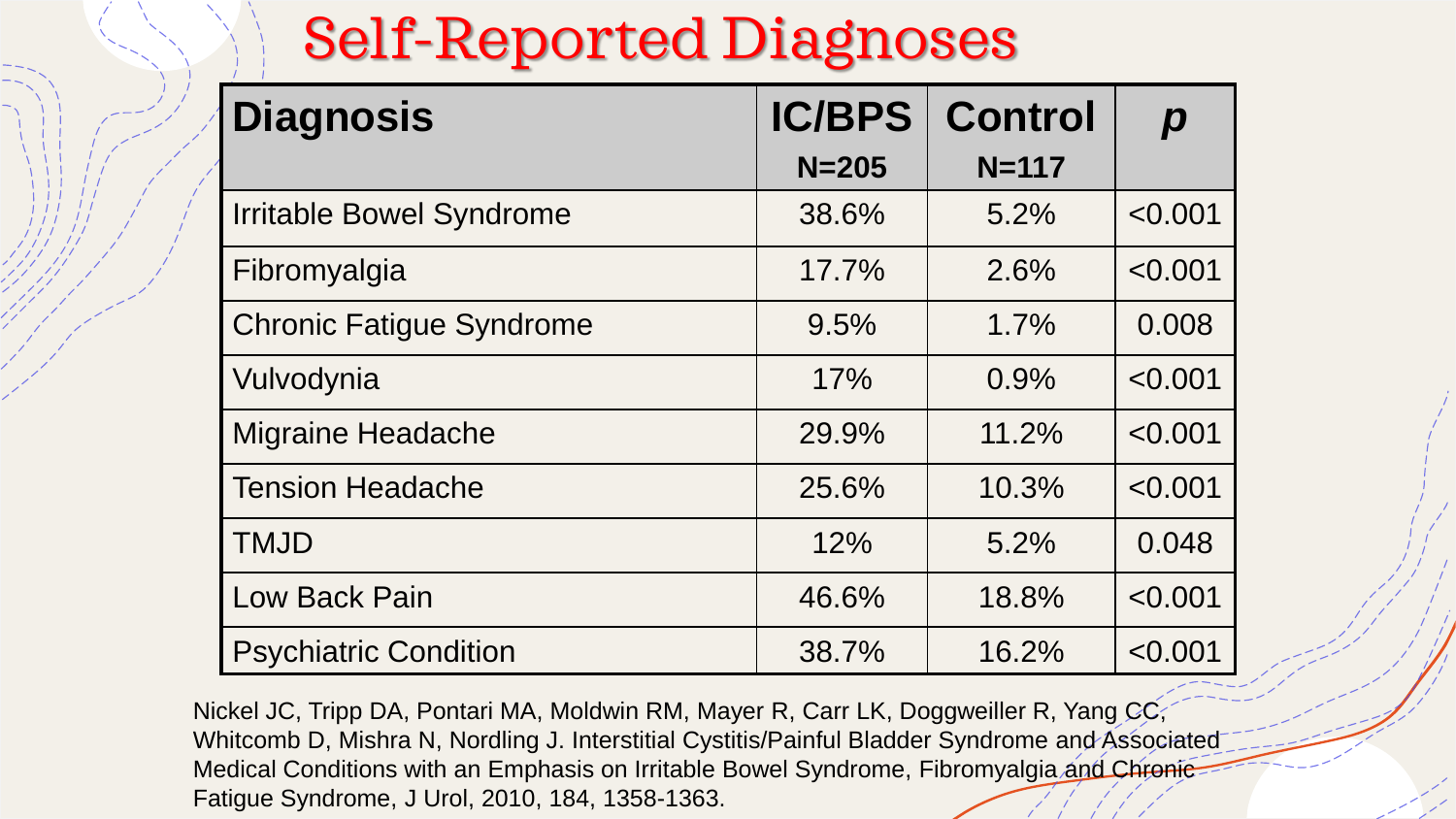### Future /Present Diagnostic Sorting out the symptoms…

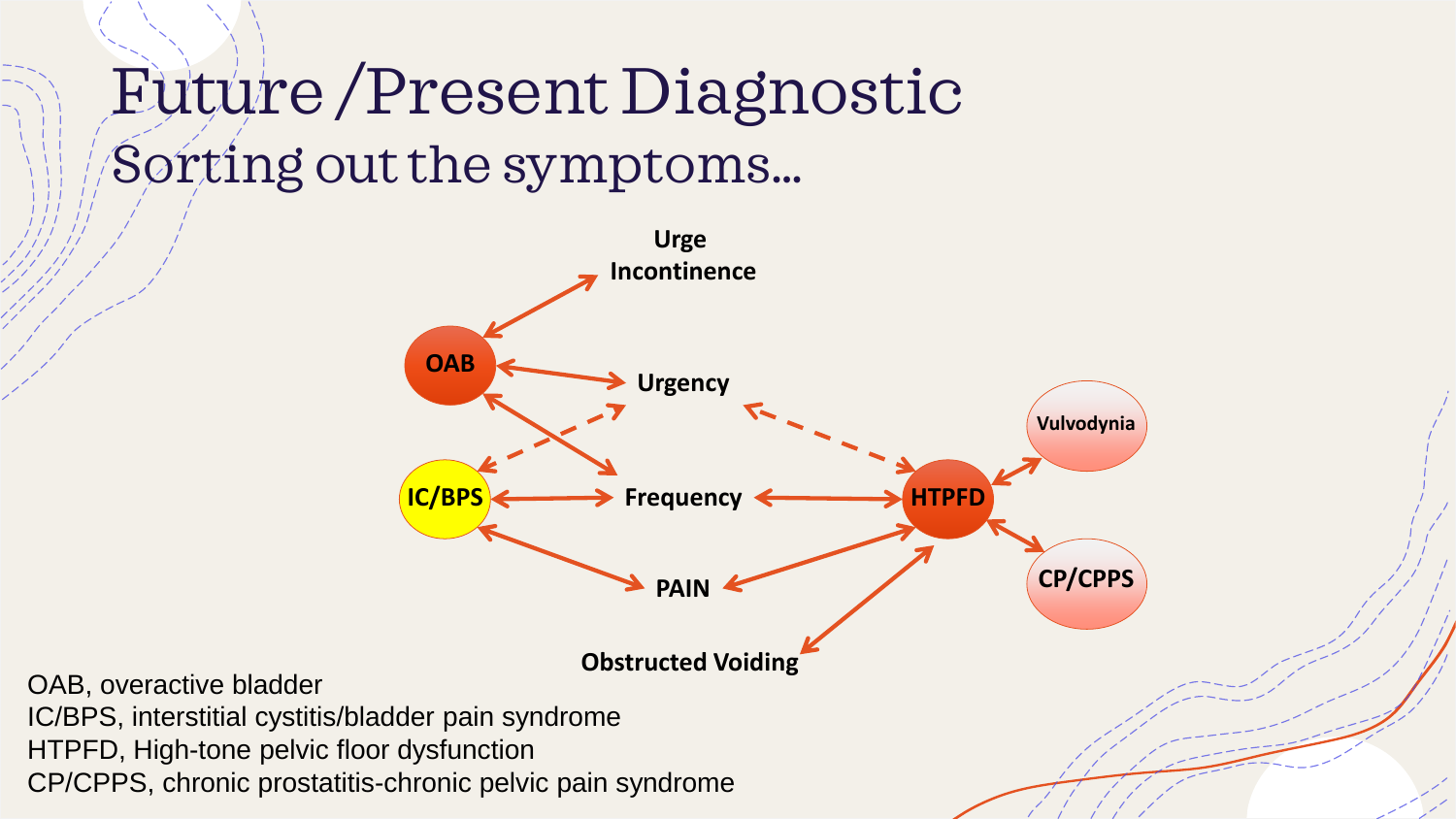### Urinary Symptoms and Pain

- Urologic Chronic Pelvic Pain Syndrome (UCPPS) patient cohort (n=424)
- Multiple frequently employed instruments for patient assessment
- Principle components analysis and factor analysis
- *Urinary symptoms* and *pain:* the two most meaningful factors to characterize and clinically follow UCPPS.
- These parameters independently correlate to comorbid conditions.



Pearson Correlation Coefficient =  $0.56$  (p value  $\le$ .0001)

*Griffith J, et. al. A psychometric analysis of pain and urinary symptoms in patients with interstitial cystitis/bladder*  pain syndrome and chronic prostatitis/chronic pelvic pain syndrome: findings from MAPP research network. J. *Urol. 2015; 193:e303.*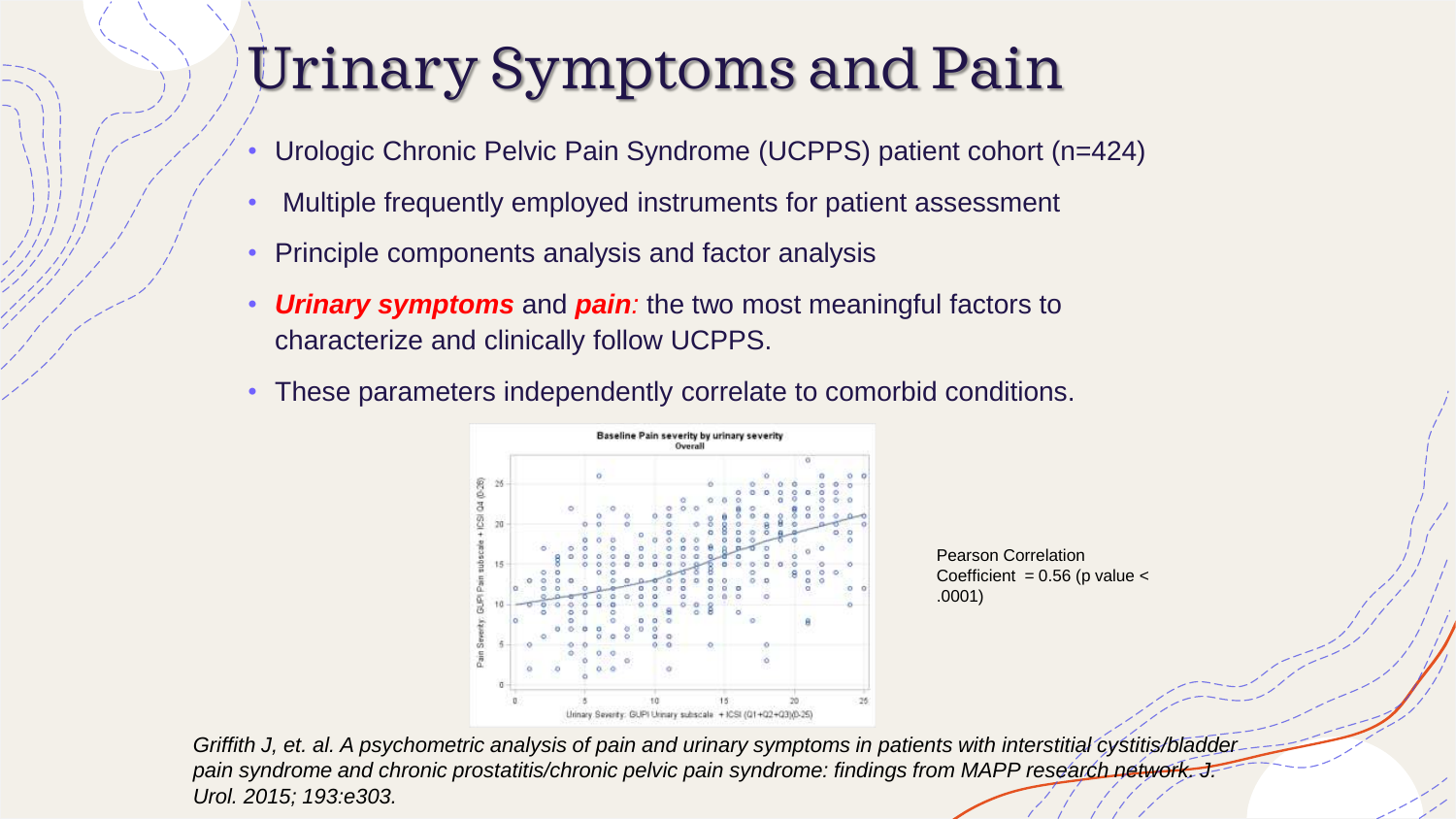### The Patient Experience

"There appears to be a disconnect between what health care providers believe is important to address in treating interstitial cystitis/bladder pain syndrome and the real-world perspective of patients"

#### The Biopsychosocial Approach

| Coping with and attitudes toward experience with IC/BPS |                      |  |
|---------------------------------------------------------|----------------------|--|
| Management of IC Symptoms                               | No./Total No. $(\%)$ |  |
| Coping and support:                                     |                      |  |
| Ability to cope with symptoms:                          |                      |  |
| Excellent                                               | $2/28$ $(7.1)$       |  |
| Good                                                    | 19/28 (67.9)         |  |
| Poor                                                    | 5/28 (17.9)          |  |
| Very poor                                               | $2/28$ $(7.1)$       |  |
| Use of coping mechanisms                                | 23/28 (82.1)         |  |
| Support system available                                | 19/26 (73.1)         |  |
| Attitude toward IC/BPS:                                 |                      |  |
| Feel it controls me                                     | 9/32(28.1)           |  |
| Have techniques/methods to cope but at times            | 22/32 (68.8)         |  |
| they do not work                                        |                      |  |
| At times question if this is all in my head             | $2/32$ (6.3)         |  |
| I do not allow it to take over my life                  | 17/32 (53.1)         |  |
| I have come to realize that IC is a chronic disease     | 18/32 (56.3)         |  |
| I am made to feel dismissed                             | 4/32(12.5)           |  |
| Other                                                   | $3/32$ $(9.4)$       |  |

Nickel JC, Tripp DA, Beiko D, et al: The Interstitial Cystitis/Bladder Pain Syndrome Clinical Picture: A Perspective from Patient Life Experience. Urology Pract 2018; **5**: 286–292.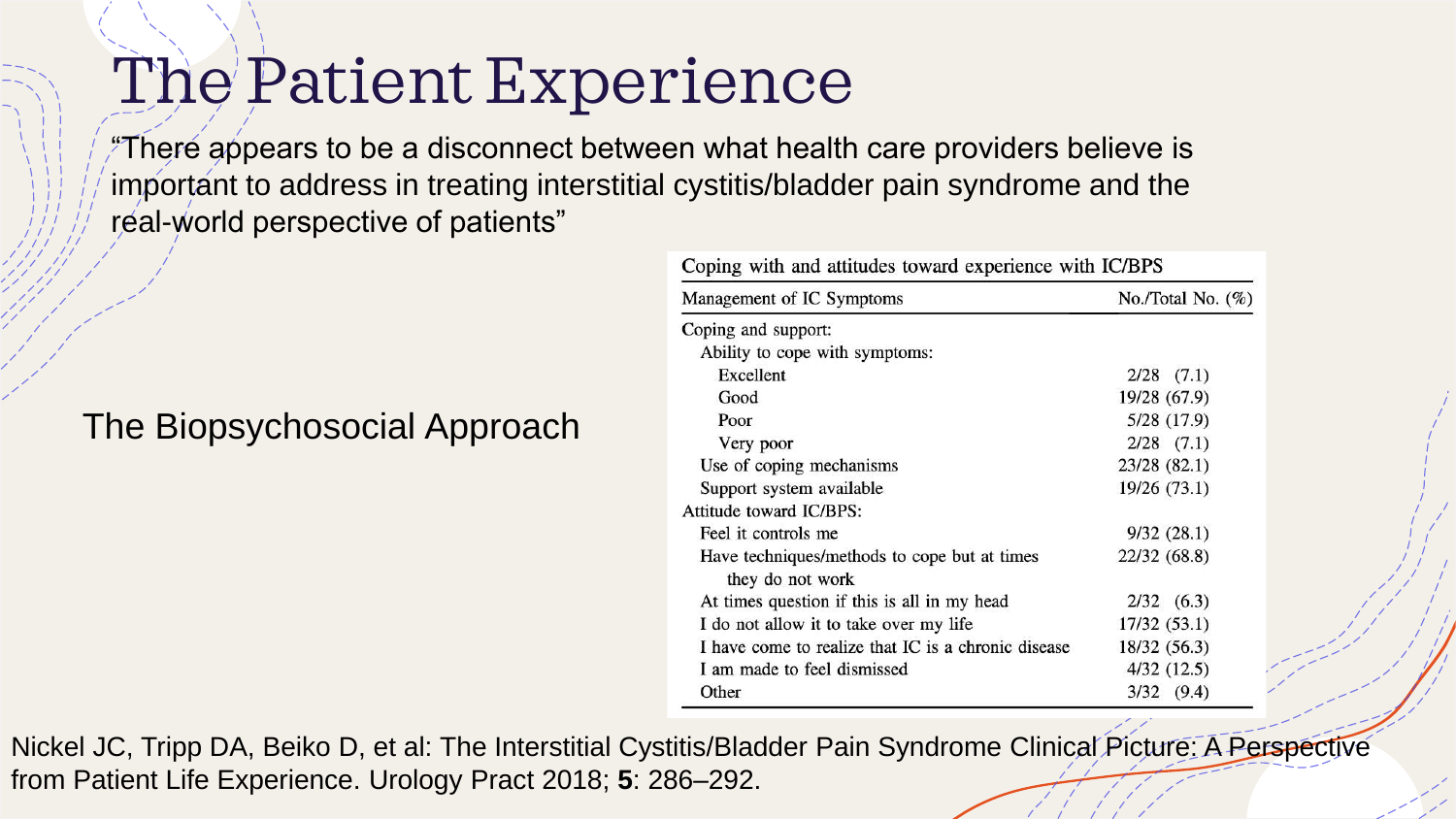### Current (we hope) Treatment Landscape UPOINT

|                              | <b>Examples of Directed Therapies</b>                                            |
|------------------------------|----------------------------------------------------------------------------------|
| Urinary                      | Alpha-blockers, Beta-3-agonists, neuromodulation,                                |
| Psychosocial                 | Mental Health support, patient support groups                                    |
| Organ-specific               | Pentosan polysulfate, bladder instillations, hydrodistention                     |
| <b>Infectious</b>            | <b>Antimicrobials</b>                                                            |
| Neurological/Systemic        | Tricyclic antidepressants, neuroleptics, neuromodulation                         |
| <b>Tenderness of Muscles</b> | Skeletal mm relaxants, specialized physical therapy, Trigger point<br>injections |
| Sexual                       | 5-PDE inhibitors, sexual counseling<br>سمر                                       |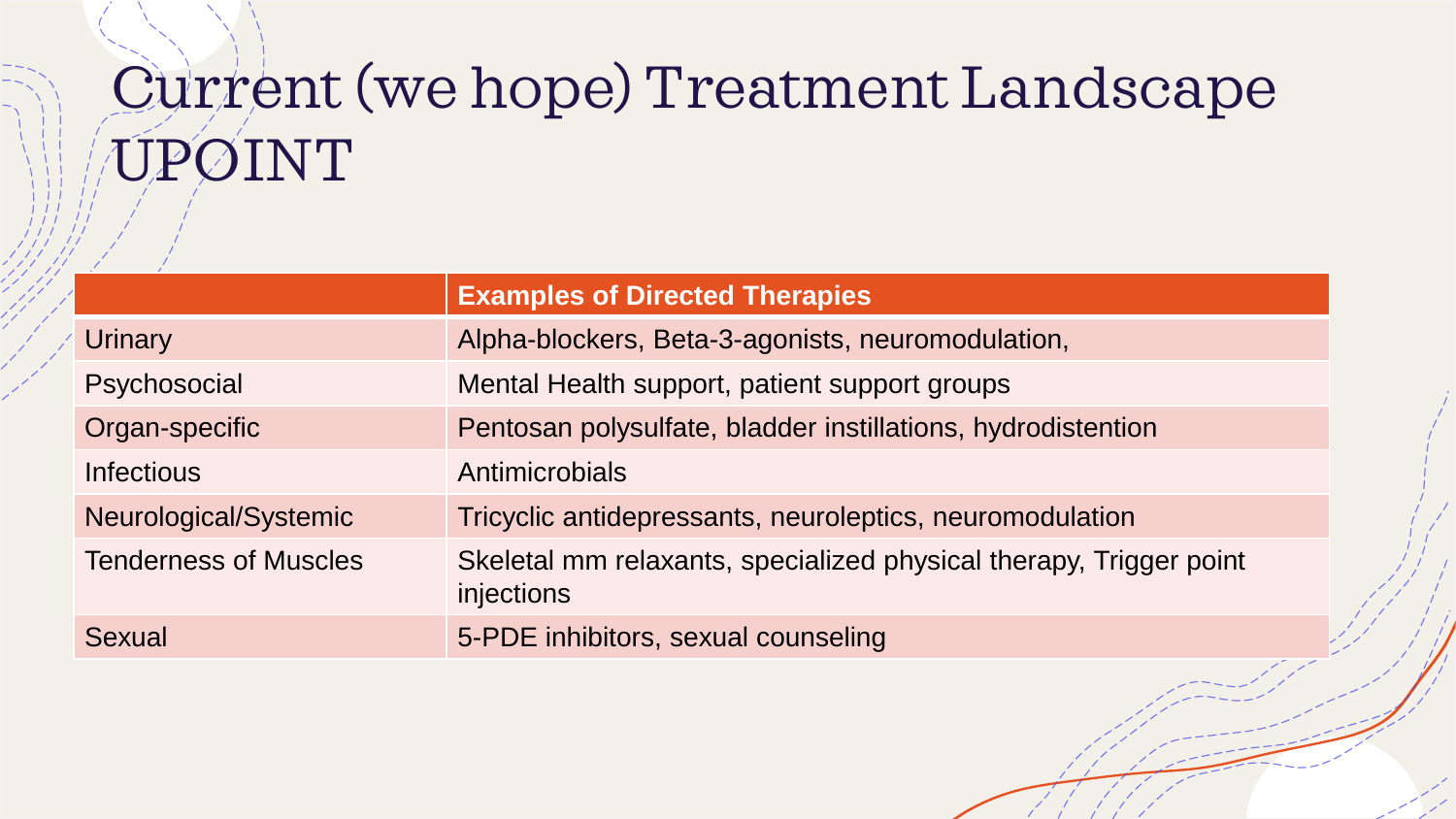### Future Treatment Landscape

| <b>Bladder Centric Pain</b>                                     | <b>Centralized /Widespread Pain</b> |
|-----------------------------------------------------------------|-------------------------------------|
| Tricyclic antidepressants (TCA)                                 | <b>TCAs</b>                         |
| <b>Neuroleptics</b>                                             | <b>Neuroleptics</b>                 |
| selective 5-HT and noradrenaline re-uptake<br>inhibitors (SNRI) | <b>SNRIS</b>                        |
| Antihistamines                                                  | <b>Neuromodulation</b>              |
| Pentosan polysulfate                                            | Cannabis?                           |
| Urinary anesthetics                                             |                                     |
| Intravesical agents                                             |                                     |
| Hydrodistention/ fulguration                                    |                                     |
| <b>Neuromodulation</b>                                          |                                     |
| Intratrigonal Botulinum toxin A                                 | $\overline{\phantom{a}}$            |
| Cyclosporine                                                    | $\frac{1}{2}$                       |
| <b>Urinary diversion</b>                                        |                                     |

インタイプ